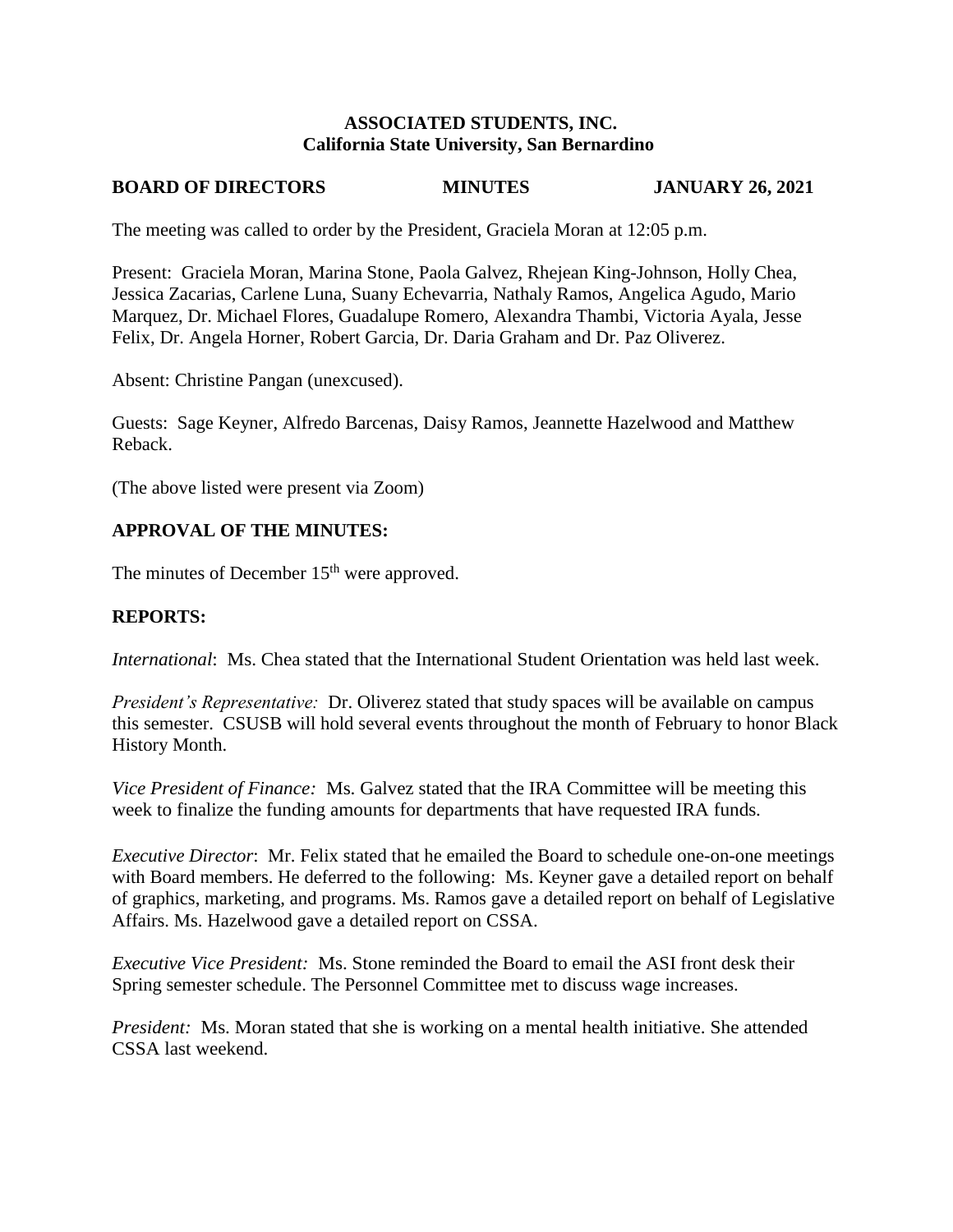### **ADOPTION OF AGENDA:**

M/S Flores/Ayala: To approve the adoption of the agenda. Passed unanimously.

### **OLD BUSINESS:**

### **BD 142-20 M/S Flores/Marquez: Permission to advocate for the campus to partner with an electric scooter provider.**

Ms. Thambi deferred to Mr. Reback.

Mr. Reback gave a brief presentation on Spin, an electric scooter provider. He explained that the company's top priority is campus safety. The electric scooter will benefit CSUSB by serving a growing student body and providing a safer transit option.

Dr. Horner inquired into how the campus could encourage or enforce re-parking the scooters. Mr. Reback stated that problem locations would be listed on the application.

Ms. Ayala inquired into what would happen in the case of a broken scooter. Mr. Reback stated that the student would lose their privilege of using the scooters.

Mr. Marquez inquired whether Spin is liable in the case of theft. Mr. Reback stated that Spin would be liable for any theft that may occur.

Discussion ensued.

Passed (11/0/1).

#### **NEW BUSINESS:**

#### **BD 01-21 M/S Oliverez/Feliz: Spring 2021 Commencement Feedback.**

Dr. Oliverez stated that due to COVID-19, a virtual commencement for Spring 2021 is being considered with an option of having an in-person graduation at a later date. She encouraged the Board to provide feedback.

Discussion ensued.

Ms. Agudo stated that some students felt that Fall commencement was impersonal, however, it was nice for students to share their graduation with family from afar.

Mr. Garcia stated that he is on the technical team for commencement and they are currently working on improving and making it more personable.

Mr. Marquez recommended that a turning of the tassel segment or zoom backgrounds be added.